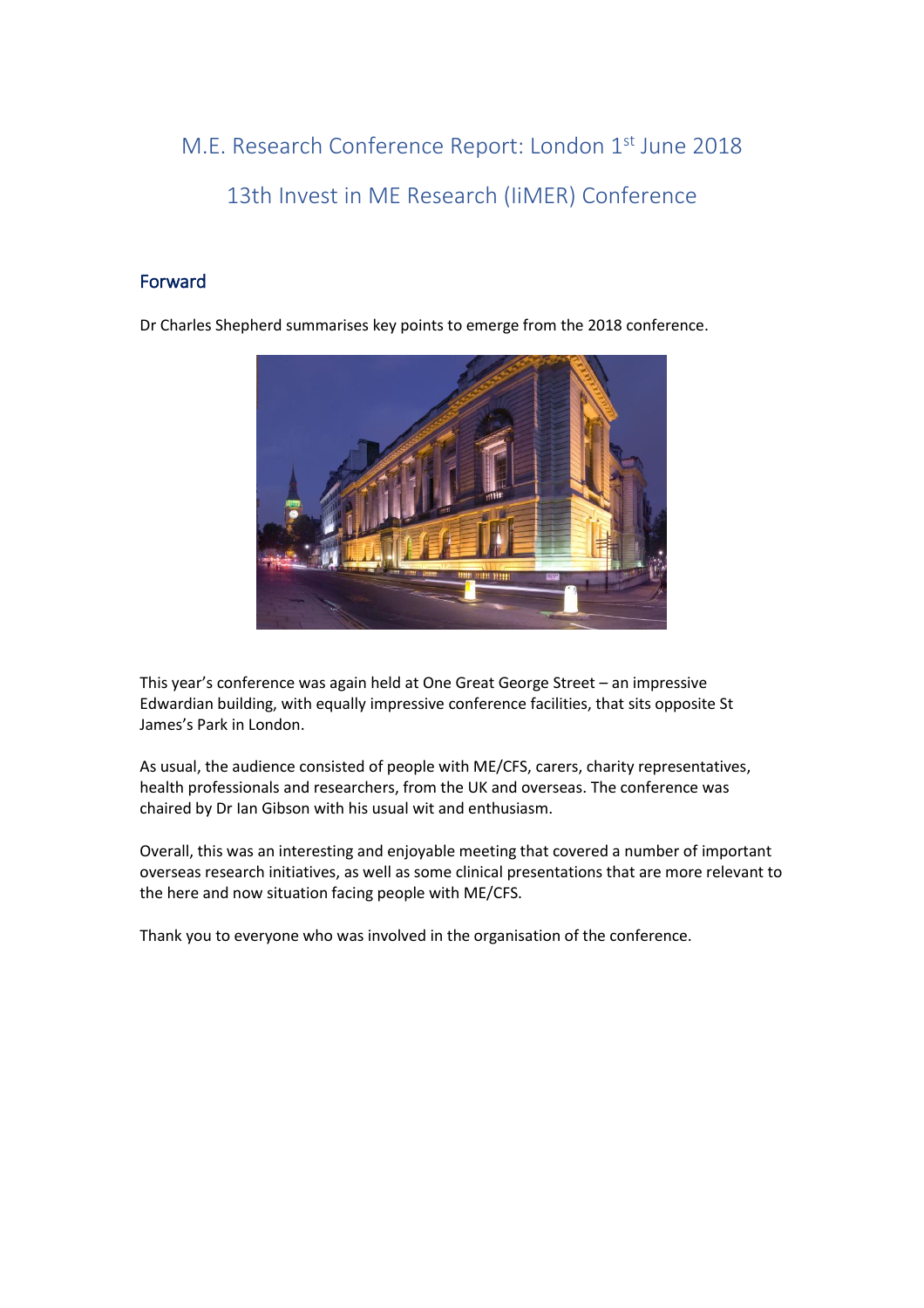# **Contents**

| Dr Beth Unger, Chief of Chronic Viral Diseases Branch, Centres for Disease Control<br>1.<br>and Prevention (CDC), Atlanta, GA, USA: Update on what the CDC is doing in relation to                                                                                          |
|-----------------------------------------------------------------------------------------------------------------------------------------------------------------------------------------------------------------------------------------------------------------------------|
| Dr Vicky Whittemore, Programme Director at National Institute of Neurological<br>2.<br>Disorders and Stroke, National Institutes of Health (NIH), Bethesda, MD, USA: Update on                                                                                              |
| Dr Avindra Nath, Head of Infections of the Nervous System at the National Institute<br>3.<br>of Neurological Diseases and Stroke, National Institutes of Health (NIH), Bethesda, MD,<br>USA: Challenges in study design and identification of patients with post-infectious |
| PhD students from the Quadram Institute of Bioscience, Norwich: Role of the gut<br>4.                                                                                                                                                                                       |
| Dr Kristian Sommerfelt, Haukeland University Hospital, Bergen, Norway; a clinical<br>5.                                                                                                                                                                                     |
| Dr Peter Johnsen, Internal Medicine, University Hospital of North Norway, Harstad,<br>6.<br>Norway: Double-blind, single centre, placebo-controlled, randomised clinical trial treating                                                                                     |
| Professor Karl Tronstad, Cellular Energetics, Department of Biomedicine, Haukeland<br>7.                                                                                                                                                                                    |
| Professor Don Staines, National Centre for Neuroimmunology and Emerging<br>8.<br>Diseases, Griffiths University, Queensland, Australia: Emerging TRP pathology: the way                                                                                                     |
| Professor Theoharis Theoharides, Professor of Pharmacology and Internal Medicine,<br>9.<br>Tufts University, Boston, USA: The Anne Ortegren Memorial Lecture on mast cell disease                                                                                           |
| Associate Professor Mady Hornig, Centre for Infection and Immunity, Columbia<br>10.<br>University Mailman School of Public Health, New York, USA: Parsing heterogeneity in                                                                                                  |
| 11.<br>Professor Maureen Hanson, Director, Department of Molecular Biology and<br>Genetics, Cornell University, Ithica, NY, USA: Update on research at Cornell Centre for                                                                                                   |
| Professor Markku Partinen, University of Helsinki, Finland: ME/CFS from a sleep<br>12.                                                                                                                                                                                      |
| Professor James Baraniuk, Professor of Medicine at Georgetown University<br>13.<br>Medical Centre, Washington DC, USA - Update on NIH funded research  12                                                                                                                   |
| Professor Ron Davis, Professor of Biochemistry and Genetics at Stanford School of<br>14.<br>Medicine, Stanford, CA, USA: Revolutionising biomedical research through technology                                                                                             |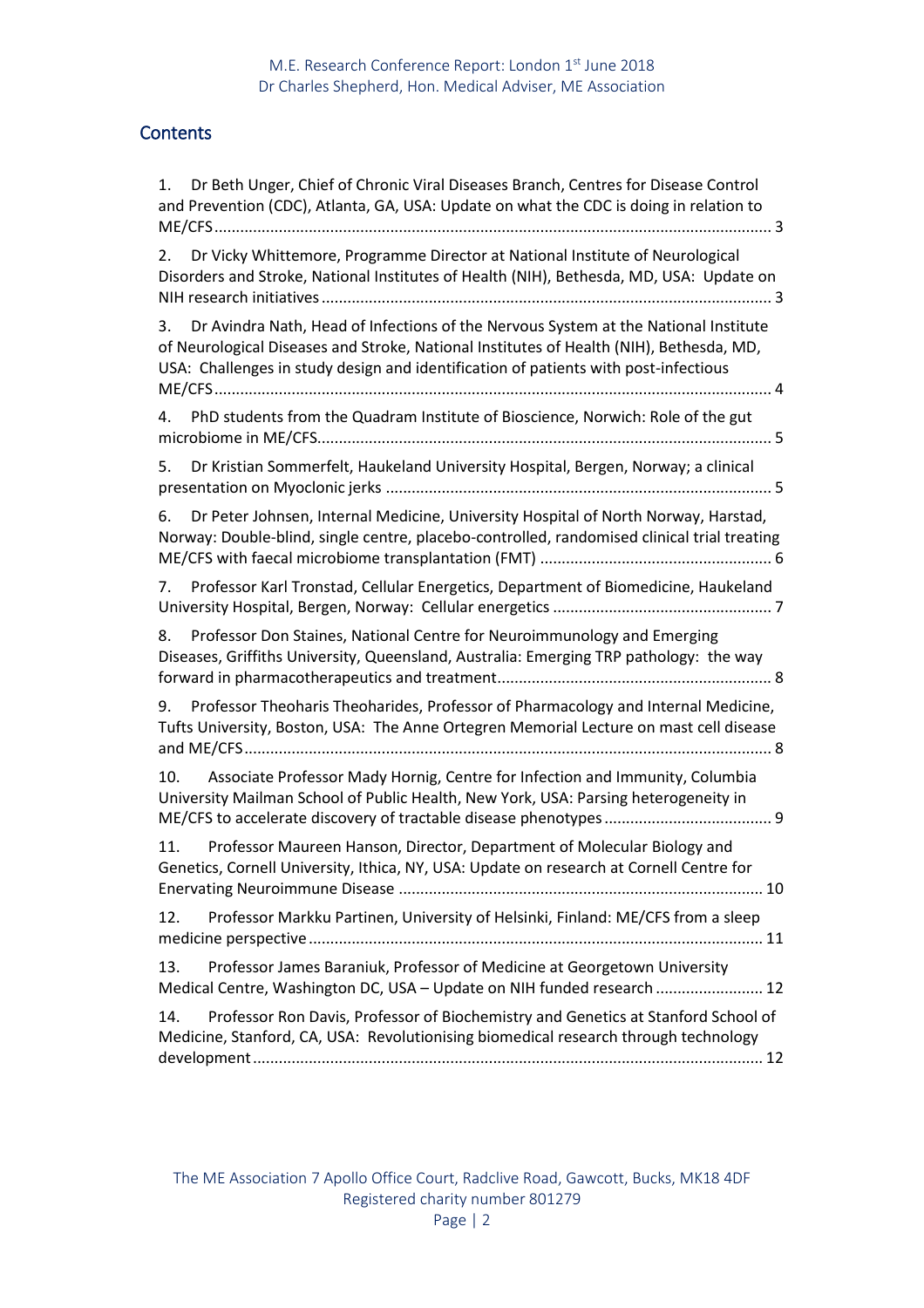<span id="page-2-0"></span>1. Dr Beth Unger, Chief of Chronic Viral Diseases Branch, Centres for Disease Control and Prevention (CDC), Atlanta, GA, USA: Update on what the CDC is doing in relation to ME/CFS

CDC are involved in a number of ME/CFS initiatives and are:

- aiming to properly integrate ME/CFS into mainstream public health.
- collecting epidemiological data on people with ME/CFS – prevalence, age, sex ratio, co-existing medical conditions etc. Preliminary results indicate a much higher prevalence rate (i.e. over 1%) than current epidemiological studies suggest (i.e. up to 0.4%). This is possibly because the surveillance is being done through a selfreport telephone survey and a diagnosis of ME/CFS is not then being validated by consulting room clinical assessment.



- looking at the potential role of vaccinations as trigger factors for ME/CFS and absence from school in children with ME/CFS.
- producing educational material, including a new video on clinical assessment and diagnosis, for health professionals.
- updating the CDC website information on ME/CFS for both health professionals (June 2018) and for people with ME/CFS (May 2018) to reflect the content of the Institute of Medicine report

Dr Unger spoke about three research studies – on cardiopulmonary testing, cognitive function and NK cell function – that are in progress and the use of what is called the NASA lean test.

This clinical test measures changes in heart rate and blood pressure when someone stands and leans towards a wall and can be used in the consulting room to assess orthostatic intolerance.

- More info on the NASA lean test [from the Bateman Horne Centre](https://batemanhornecenter.org/wp-content/uploads/2016/09/NASA-Lean-Test-Instructions.pdf)
- <span id="page-2-1"></span>• CDC [website information](https://www.cdc.gov/me-cfs/healthcare-providers/index.html) on ME/CFS
- 2. Dr Vicky Whittemore, Programme Director at National Institute of Neurological Disorders and Stroke, National Institutes of Health (NIH), Bethesda, MD, USA: Update on NIH research initiatives

NIH are involved in a number of ME/CFS initiatives, and these include:

• providing a significant increase in research funding for ME/CFS.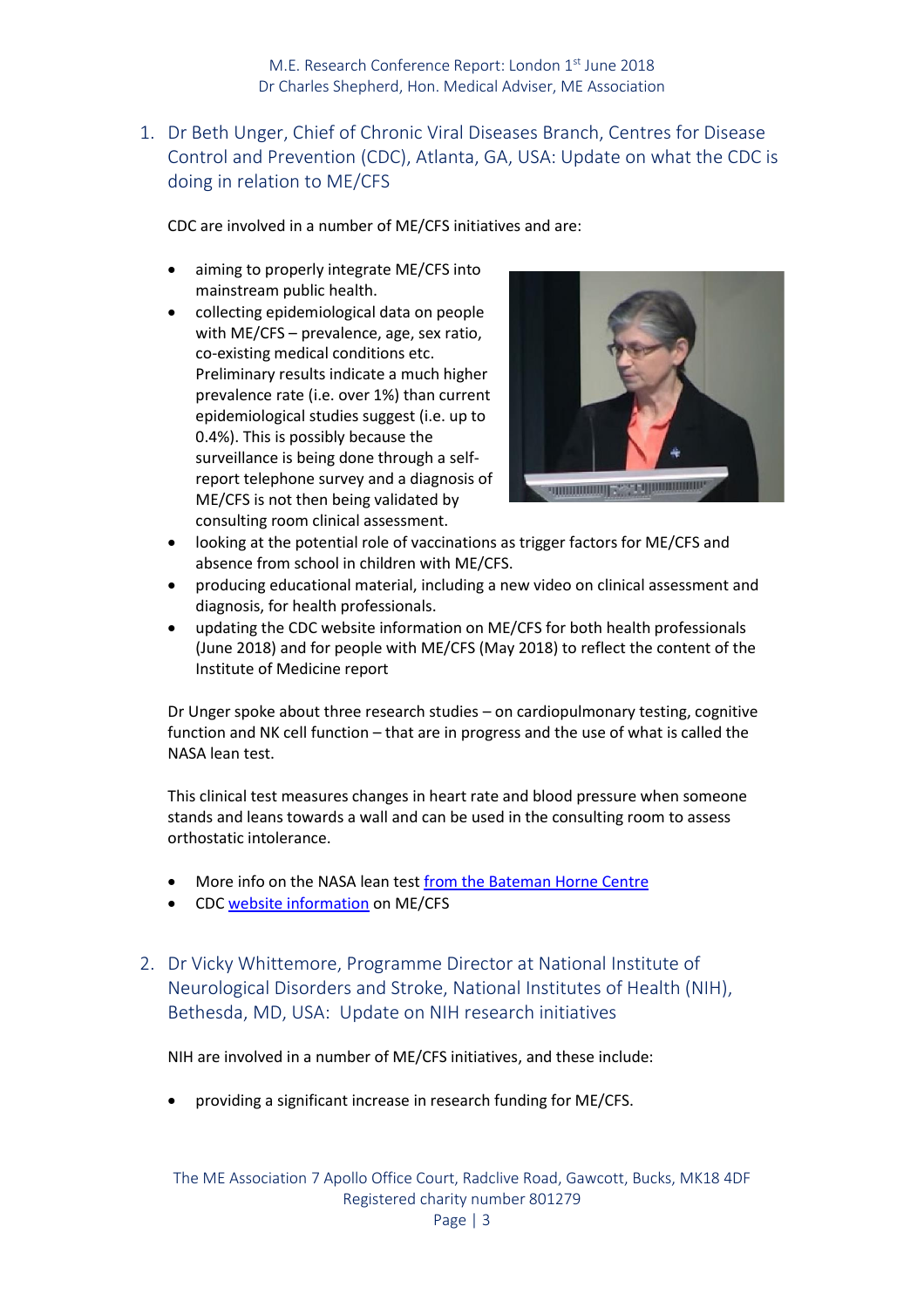

setting up three collaborative research centres and one data collection centre. The collaborative centres are at:

- Cornell University (identifying biological mechanisms and baseline and post exercise studies: Prof Maureen Hanson),

- Columbia University (microbiology and comprehensive genetic analysis: Dr Ian Lipkin),

- Jackson Laboratories, Connecticut (immunology, microbiome and metabolomic studies).

- collaborating with the Canadian Institute of Health Resources.
- establishing a working group at NIH, headed by Steve Roberts, to provide scientific guidance on how to advance ME/CFS research.
- organising a research conference Accelerating Research on ME/CFS at NIH on April 4th to 5th 2019. This is in partnership with Solve ME/CFS.
- <span id="page-3-0"></span>3. Dr Avindra Nath, Head of Infections of the Nervous System at the National Institute of Neurological Diseases and Stroke, National Institutes of Health (NIH), Bethesda, MD, USA: Challenges in study design and identification of patients with post-infectious ME/CFS

Dr Nath is leading an internal research study at the NIH – where they have hospital facilities purely for research purpose use.

This research is looking in great detail at a group of people with ME/CFS who have a clear infectious onset to their illness and are in the very early stages of the illness.

Patients are admitted to the research hospital at NIH for detailed clinical assessment and investigations over a period of 10 days.



Investigations include pre- and post-exercise testing, skin biopsy (to look at nerve fibres in the skin) and a muscle biopsy (as muscle is the best place to look for mitochondrial DNA).

The muscle biopsy also helps to exclude people with primary muscle/mitochondrial disease – which can occasionally be misdiagnosed as ME/CFS, as has previously been discussed at research meetings here in the UK.

The aim is to recruit 40 people with very well defined ME/CFS and 40 healthy controls. The entry criteria appear to be very strict – and involves a committee of 5 physicians to ensure that the subjects do indeed have ME/CFS.

As a result, the recruitment process is moving quite slowly, and they currently only have 13 people with ME/CFS and 16 healthy controls.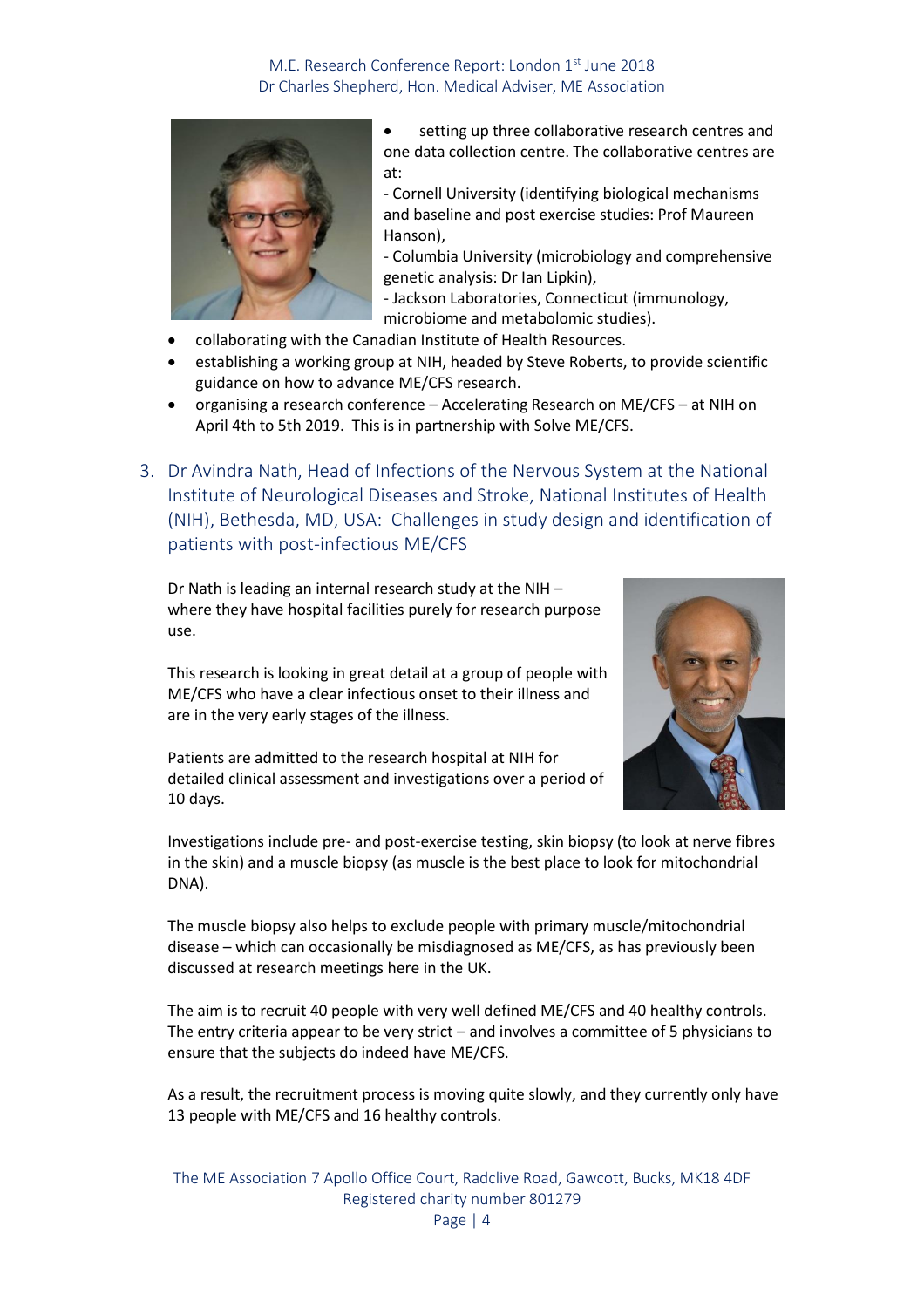Dr Nath added that the team are very keen to work with the ME/CFS patient community and answer any questions that people have about this research.

During the Q & A, he was reluctant to go as far as saying that NIH regarded/classified ME/CFS as a neurological disease but did say that the neurological involvement needs to be investigated.

- There is [a more detailed summary of this research](http://www.meassociation.org.uk/wp-content/uploads/2017-CMRC-Official-Research-Conference-Report-Jan-2018.pdf) in the report from the 2017 CMRC Research Conference where Dr Nath gave a more detailed presentation.
- <span id="page-4-0"></span>4. PhD students from the Quadram Institute of Bioscience, Norwich: Role of the gut microbiome in ME/CFS
	- a. Katherine Seaton outlined a theory about how the composition of the human microbiome (i.e. the viral and bacterial organisms that inhabit a healthy digestive system) may change to either cause or be involved in non-gastrointestinal disease.

In the case of ME/CFS, this could involve an intestinal infection producing changes in the microbiome and inflammation in the lining of the gut. This then results in a 'leaky gut' and transfer of infectious particles into the blood stream. The final outcome is an immune system reaction – possibly involving the production of autoantibodies (antibodies which can harm normal body tissues).

To test this theory, they are collecting blood and stool samples from 10 people with severe M.E. and 10 household controls that are being recruited from ME/CFS referral centres in Norfolk and Surrey – who would all be sharing the same environment and possibly the same food. Nutrition may, however, differ – so both groups are keeping food diaries of what they are eating.

- b. Fiona Newberry (presenting on behalf of Ernie Hsieh) spoke about other linked research in Norwich, which is aiming to identify disease specific alterations in the microbiome and virome in a severe ME/CFS group.
- c. Professor Simon Carding was unable to attend and give a presentation.

## <span id="page-4-1"></span>5. Dr Kristian Sommerfelt, Haukeland University Hospital, Bergen, Norway; a clinical presentation on Myoclonic jerks



Myoclonic jerks (or twitches) refer to sudden, involuntary jerking movements in a muscle or group of muscles. They are usually caused by sudden muscle contractions, called positive myoclonus, or by muscle relaxation, called negative myoclonus.

Myoclonic jerks may occur alone or in sequence, in a pattern or without pattern. Although they are not part of the normal diagnostic criteria for ME/CFS, myoclonic jerks are reported by some people with the disease.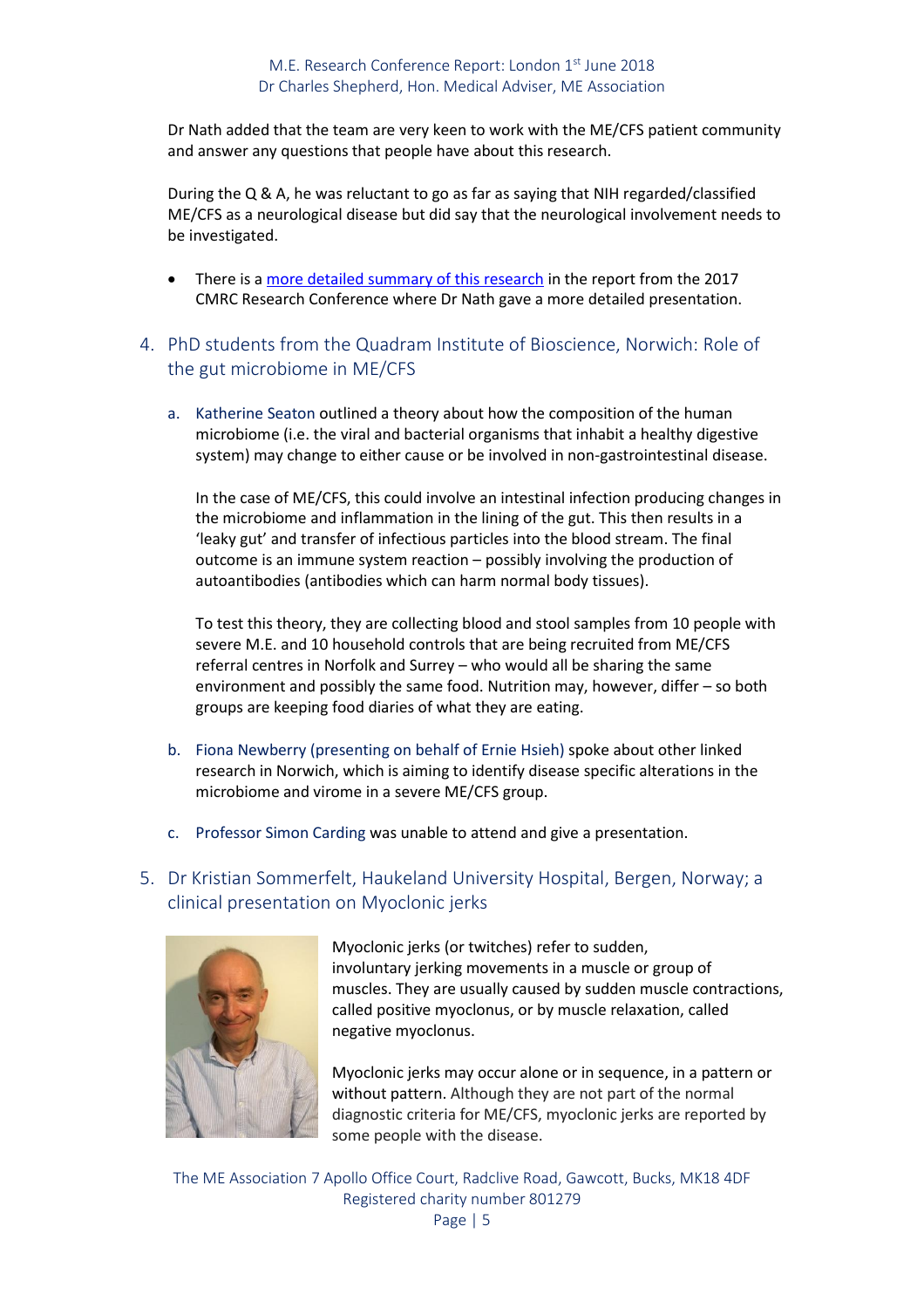In this clinical presentation from Dr Sommerfelt, who sees 20 to 25 ME/CFS patients per year, he described some of the cases that he had dealt with:

- c.80% of the patients he had studied experienced sudden solitary and unilateral (one sided) jerks in the hand and foot,
- c.20% had fast bilateral (on both sides of the body) jerks in the shoulders and arms, and,
- a video was shown of a female patient with far more severe myoclonic jerks where the abnormal movements diminished while she was reading.

Two drug treatment options were described – a benzodiazepine drug called midazolam, and gabapentin – and a successful response had also been reported by a person who was taking part in the Norwegian trial of cyclophosphamide.

- I wrote about myoclonus and myoclonic jerks in ME/CFS in more detail in the Autumn 2016 issue of ME Essential magazine.
- <span id="page-5-0"></span>6. Dr Peter Johnsen, Internal Medicine, University Hospital of North Norway, Harstad, Norway: Double-blind, single centre, placebo-controlled, randomised clinical trial treating ME/CFS with faecal microbiome transplantation (FMT)

Faecal Microbiota Transplant (FMT) is a procedure in which faecal matter, or stool, is collected from a tested donor, mixed with a saline or other solution, strained, and placed in a patient, by colonoscopy, endoscopy, sigmoidoscopy, or enema.

The normal purpose of FMT is to replace good bacteria that has been killed or suppressed, usually by the use of antibiotics, causing bad bacteria – specifically Clostridium difficile – to over-populate the colon.



This infection causes a very serious condition called C. diff. colitis, resulting in often debilitating, and sometimes fatal diarrhoea.

Peter Johnsen and colleagues have already completed the first clinical trial to assess the use of FMT in people with irritable bowel syndrome. Results indicate that FMT can have a significant effect on both IBS symptoms and on fatigue, which is an important symptom in in IBS.

### • **Research paper**:

[Johnsen P et al.](https://www.ncbi.nlm.nih.gov/pubmed/29100842) *Faecal microbiota transplantation versus placebo for moderate-tosevere irritable bowel syndrome: a double-blind, randomised, placebo-controlled, parallel-group, single-centre trial.* Lancet Gastroenterology Hepatology, 2018, 3, 17- 24.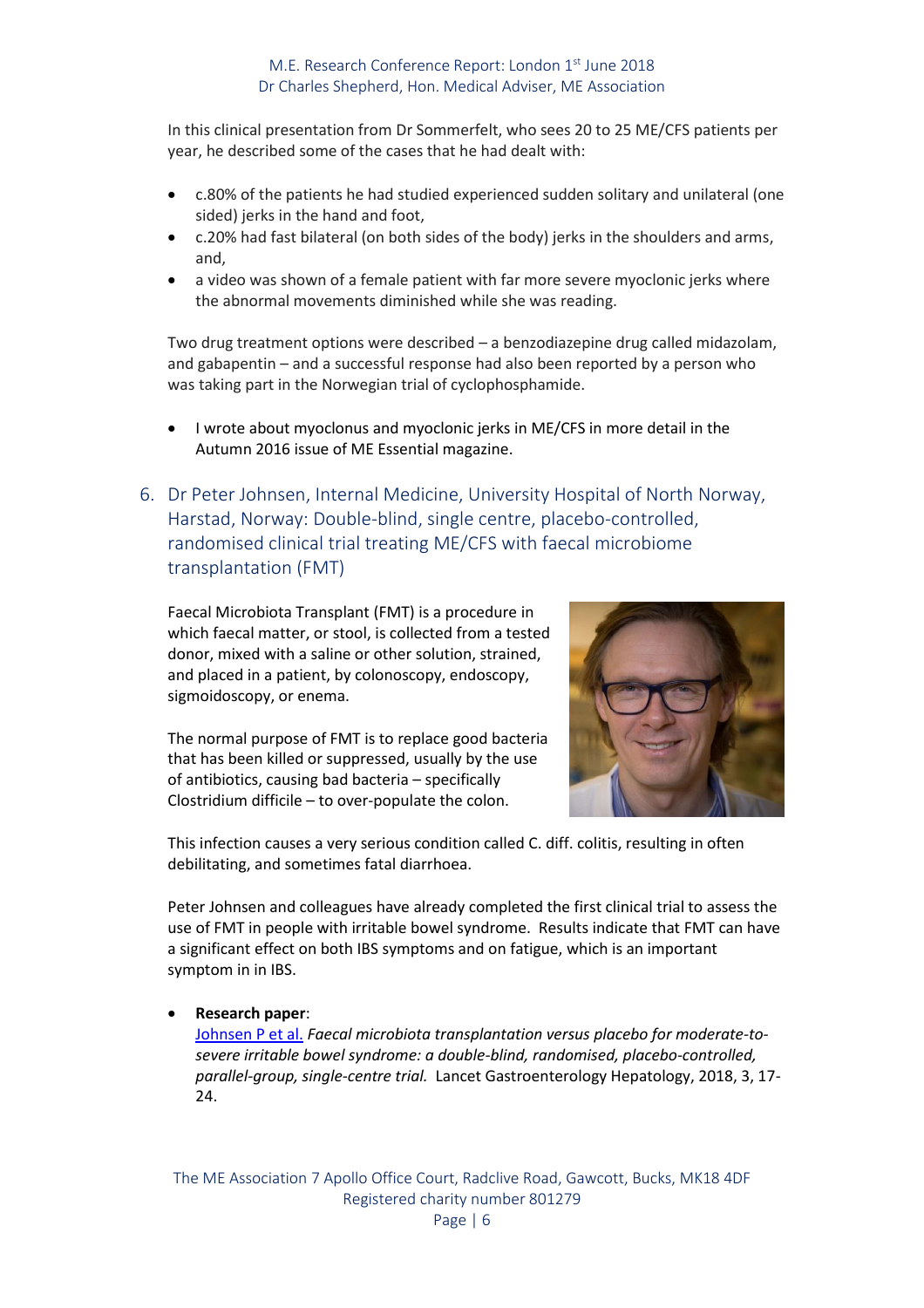They are now going to carry out a similar type of trial to see if FMT can be helpful in people with ME/CFS. Eighty ME/CFS patients will receive either a donor transplant or placebo FMT, with a 12 month follow up period.

The primary end point will be the efficacy of FMT at 3 months. The trial will be launched in August 2018 with final results expected in August 2020. The study will also involve biobanking of faces, blood and urine samples to look at immune and metabolomics responses.

FMT has to be used with caution – so the screening regime for the FMT donors is just as extensive as the donors for any other tissue. This is not a 'do it yourself' method of treatment.

- I wrote about FMT, including some of the potential dangers of this approach if not done under proper medical supervision, in the Autumn 2017 issue of ME Essential magazine.
- More information on **Faecal Microbiota Transplant** from the Fecal Transplant Foundation in America
- <span id="page-6-0"></span>7. Professor Karl Tronstad, Cellular Energetics, Department of Biomedicine, Haukeland University Hospital, Bergen, Norway: Cellular energetics



Karl Tronstad and his group have already reported on changes in amino acids and gene regulation that are consistent with altered regulation of the central enzyme pyruvate dehydrogenase in people with ME/CFS compared to healthy controls.

They have also reported how serum from people with ME/CFS changed energy metabolism in healthy muscle cells in culture.

These changes suggest that there is an important immunological-metabolic defect in ME/CFS.

He then summarised how some of these existing research findings relate to abnormalities in the way that glucose is broken down through a process called glycolysis – so that energy in the form of ATP is being produced at a cellular level.

And went on to describe a research study being funded by the Norwegian Research Council that will further investigate the role of defective energy metabolism in ME/CFS, where the primary defect may be an abnormal immune system response to a triggering infection.

### • **Research paper:**

Fluge O et al**.** *Metabolic profiling indicates impaired pyruvate dehydrogenase function in myalgic encephalopathy/chronic fatigue syndrome.* [JCI Insight.](https://www.ncbi.nlm.nih.gov/pmc/articles/PMC5161229/) 2016 Dec 22; 1(21): e89376. Published online 2016 Dec 22. doi: [10.1172/jci.insight.89376](https://dx.doi.org/10.1172%2Fjci.insight.89376)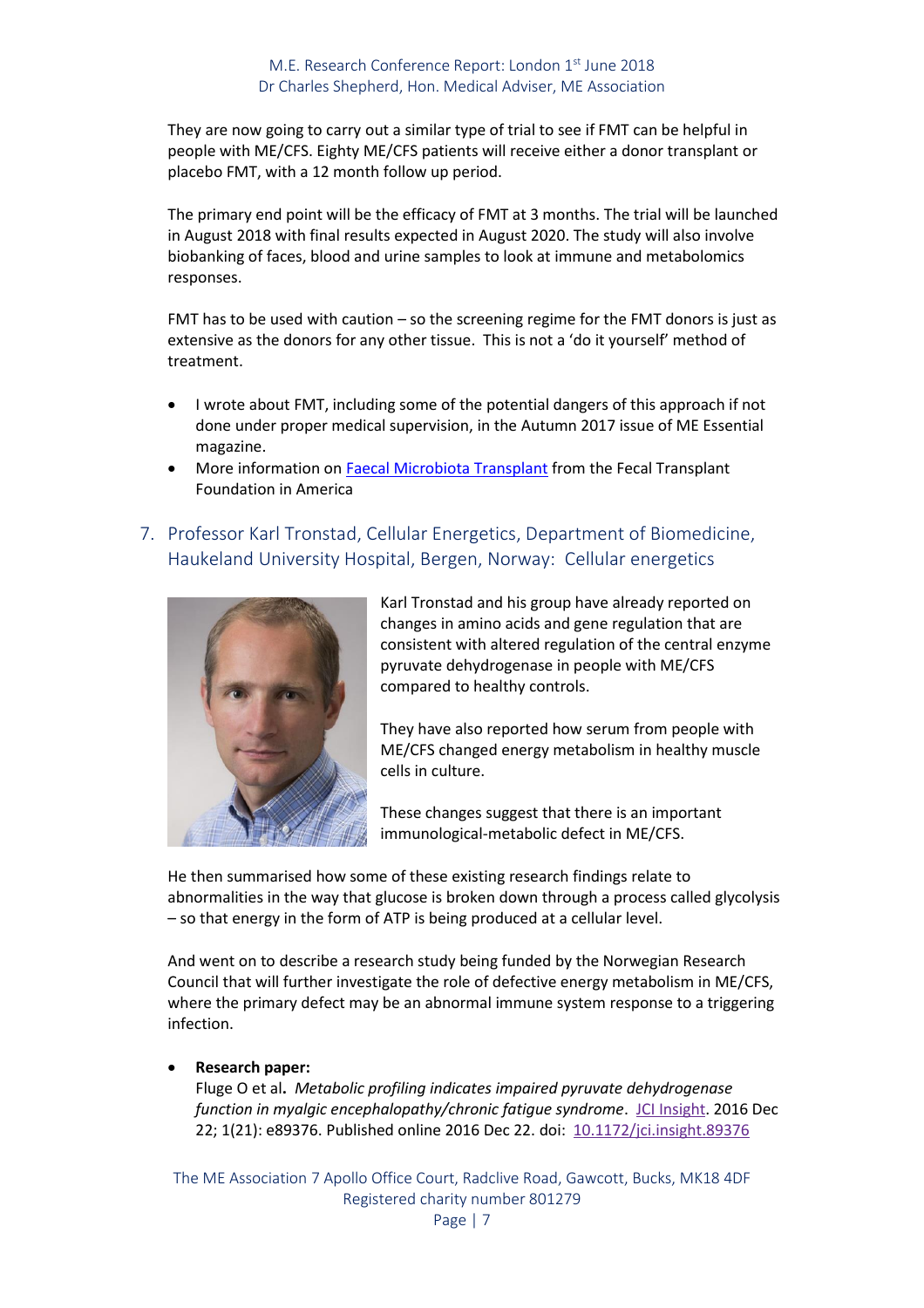<span id="page-7-0"></span>8. Professor Don Staines, National Centre for Neuroimmunology and Emerging Diseases, Griffiths University, Queensland, Australia: Emerging TRP pathology: the way forward in pharmacotherapeutics and treatment

Don Staines summarised the current findings relating to what is called TRP pathology, the possible role of abnormalities in calcium ion channels in ME/CFS, and some of the immune system research on natural killer (NK) cell function that is being carried out by the researchers at Griffiths University in Australia.

The presentation covered a lot of very complex scientific information – most of which occurs at a cellular or intracellular level – and some of which has not yet been published.



The important practical point is that calcium ion channels are involved in transporting calcium ions into all kinds of cells and that calcium is a very important molecule for all kinds of cellular functions.

Other researchers have already suggested that ME/CFS could involve what is called a calcium ion channelopathy, where this mechanism is not functioning properly. If this turns out to be true, it could be something that will respond to drugs that affect calcium transportation.

• **CS note**: It is interesting that there has been a report in the medical literature about a drug called verapamil being helpful in relieving unexplained exertional muscle pain. There are also some people with ME/CFS who have been treated with a calcium channel blocking drug called nimodipine – but without any evidence on efficacy or safety from a proper clinical trial.

More information on these two drugs can be found in the Treatment section of the 2018 ME Association 'An Exploration of the Key Clinical Issues'.

• **Research paper:**

[Nguyen et al.](https://www.ncbi.nlm.nih.gov/pmc/articles/PMC5217865/)*Impaired calcium mobilization in natural killer cells from chronic fatigue syndrome/myalgic encephalomyelitis patients is associated with transient receptor potential melastatin 3 ion channels*.Clin Exp Immunol. 2017 Feb; 187: 284– 293.

<span id="page-7-1"></span>9. Professor Theoharis Theoharides, Professor of Pharmacology and Internal Medicine, Tufts University, Boston, USA: The Anne Ortegren Memorial Lecture on mast cell disease and ME/CFS

This lecture was given in memory of Anne Ortegren – an M.E. advocate and patient who sadly died in Sweden earlier this year.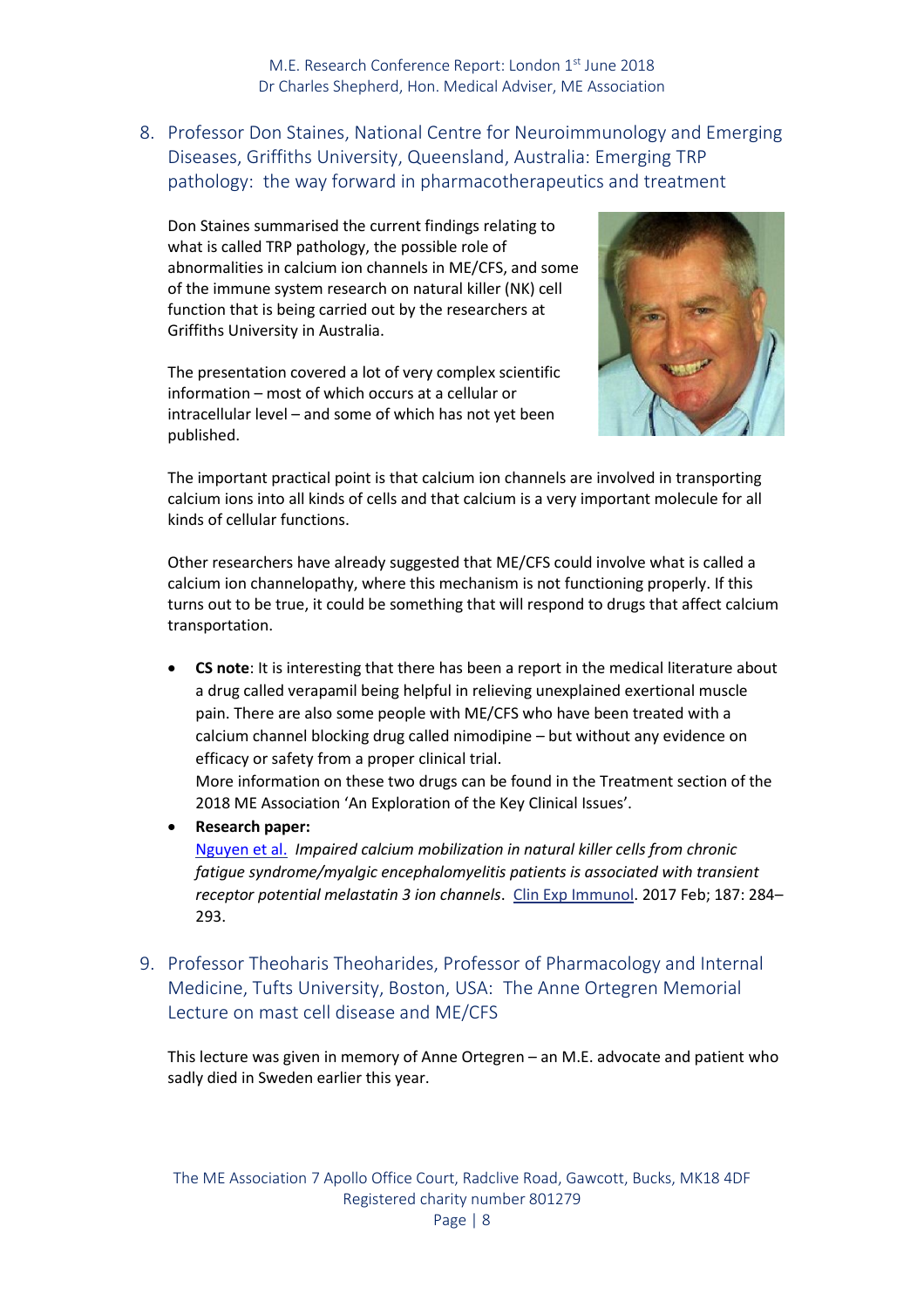

Mast cells are specialised cells that are involved in allergic reactions. Release of chemicals from these cells can cause a wide range of symptoms affecting almost any body system: brain, cardiovascular, gastrointestinal, respiratory, and skin.

Of interest is that mast cell activation increases the permeability of what is called the blood brain barrier – a barrier that helps to prevent harmful substances entering the brain. As a result, mast cells may be involved in activation of nervous tissue called microglia and the development of focal inflammation in key parts of the brain, especially the hypothalamus.

There is growing evidence of an overlap between what is termed mast cell disease and ME/CFS. This may link in with the increased incidence of allergic disease in ME/CFS and research evidence of hypothalamic dysfunction.

Professor Theoharides has an interesting hypothesis that stimulation of the mast cells in the hypothalamus activates microglia leading to the secretion of pro-inflammatory cytokines that disrupt normal physiological mechanisms and have an adverse effect on mitochondrial function.

Treatment of mast cell disease involves avoidance of triggering factors. This includes histamine rich foods (e.g. ripe avocado and tomato, cheese, sardines and spices), deodorants and perfumes, heat, preservatives and stress.

Drug treatment options that were referred to include the use of cyproheptadine, doxepin, hydroxyzine, ibuprofen, propranolol and ranitidine.

- The overlap between mast cell disease and ME/CFS is also covered in the Summer 2017 issue of ME Essential magazine.
- Further information from **Professor Theoharides** on mast cell disease.

10.Associate Professor Mady Hornig, Centre for Infection and Immunity, Columbia University Mailman School of Public Health, New York, USA: Parsing heterogeneity in ME/CFS to accelerate discovery of tractable disease phenotypes

Mady Hornig's research concentrates on establishing immune system profiles in ME/CFS and identifying infections that may be linked to the disease.

She reviewed some of the research that has already been published relating to increased levels of some pro-inflammatory cytokines (= immune system chemicals) in the early stage of

<span id="page-8-0"></span>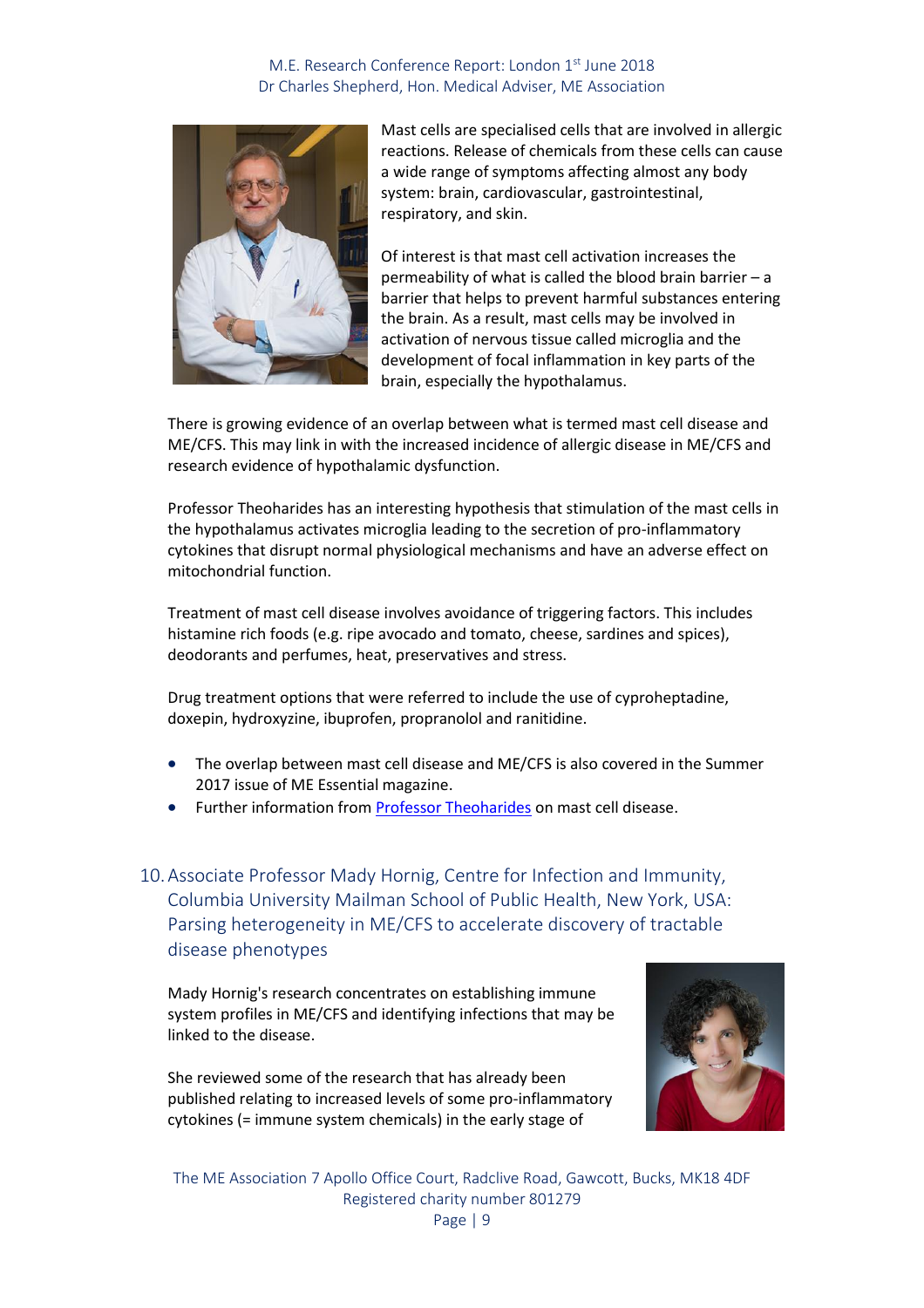ME/CFS and how this could be a marker to differentiate between short and long duration illness.

She also referred to findings that help to differentiate acute viral onset disease from more atypical presentations.

She then covered research into the possible role of the faecal microbiome in ME/CFS and how research into metabolomic profiling (i.e. the pattern of small molecules/metabolites that are left behind in the blood after biological processes) could help to develop clinical phenotypes that can then be used to subgroup people under the ME/CFS umbrella.

- **Research paper:** [Dorottya Nagy-Szakal et al](https://microbiomejournal.biomedcentral.com/articles/10.1186/s40168-017-0261-y)**.** *Fecal metagenomic profiles in subgroups of patients with myalgic encephalomyelitis/chronic fatigue syndrome*. Microbiome, 2017; 5 (1)
- <span id="page-9-0"></span>11.Professor Maureen Hanson, Director, Department of Molecular Biology and Genetics, Cornell University, Ithica, NY, USA: Update on research at Cornell Centre for Enervating Neuroimmune Disease



Maureen Hanson described the NIH Collaborative Research Centre (CRC) studies that are taking place at Cornell.

- An exercise challenge test, where people with ME/CFS will carry out two cardiopulmonary exercise tests (CPETs) using the protocol developed by the Workwell College and Dr Betsy Keller at Ithica College.
- Professor Dikoma Shungu will lead a neuroimaging project where people with ME/CFS will have magnetic resonance spectroscopy (MRI) scans and positron emission tomography (PET) scans in order to evaluate the role of oxidative stress and neuroinflammation.

The scanning will take place before an initial CPET and before performing a second CPET 24 hours later – to look at the effect of exertion. Blood samples will also be collected before and after each CPET.

• The Cornell labs will also be analysing extracellular vesicle numbers, size and content in the blood plasma. Dr Andrew Grimson's laboratory will be isolating white blood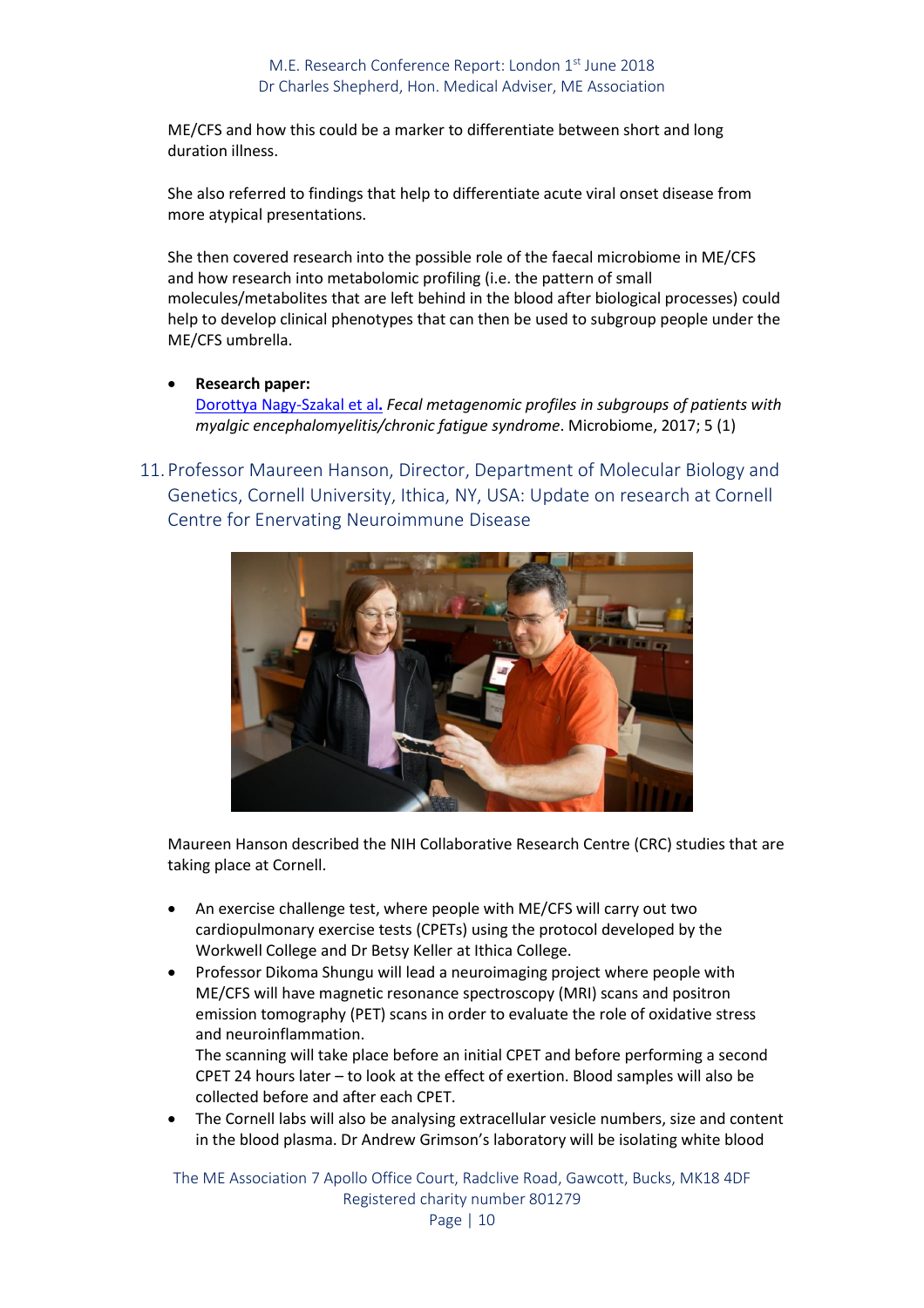cells to identify and sequence genes that are being expressed. By examining patients at baseline and after post-exertional malaise sets in, they hope to gain new insights into this diagnostic and disabling symptom.

• A collaborative study with Dr Dan Peterson (who was also at the conference) on biomarkers following the use of Ampligen.

# <span id="page-10-0"></span>12.Professor Markku Partinen, University of Helsinki, Finland: ME/CFS from a sleep medicine perspective



Markku Partinen, a neurologist and sleep medicine expert from Finland.

He gave a very interesting presentation covering both the role of sleep and what we know about sleep abnormalities in ME/CFS.

Key points included:

- a. The two components of the autonomic nervous system (ANS) sympathetic and parasympathetic nerves – play an important role in sleep regulation. As ANS dysfunction occurs in ME/CFS this could be very relevant.
- b. Professor Partinen's group have studied the nocturnal cardiac ANS in different sleep stages in patients filling the 2015 Institute of Medicine ME/CFS diagnostic criteria. Results suggest a nocturnal dysfunction of the cardiac ANS presenting as lower parasympathetic tone in deep sleep and higher sympathetic tone asleep.
- c. The Orexin system, located in the hypothalamus, is also a very important central control mechanism involved in sleep. It is influenced by the circadian rhythms, emotions, energy balance, the endocrine (hormone) system and the autonomic nervous system.

Orexin cells secrete glucose, and this helps to explain why a meal that is high in carbohydrates can make people feel sleepy.

- d. Regular sound sleep is vital to human health for a number of reasons. It provides energy to and refreshes the brain and also helps to remove toxins and metabolites that have been created during normal waking hours. Professor Partinen described this process very aptly as 'the washing machine of the brain'!
- More [information on the orexin](https://www.ncbi.nlm.nih.gov/pmc/articles/PMC3589707/) system.
- **Research paper**:

[Orjatsalo M et al.](https://www.ncbi.nlm.nih.gov/pubmed/29246267) Autonomic Nervous System Functioning Related to Nocturnal Sleep in Patients With Chronic Fatigue Syndrome Compared to Tired Controls. *Journal of Clinical Sleep Medicine,* 2018, 14, 163 - 171.

ME Association [research review covering autonomic nervous system dysfunction](http://www.meassociation.org.uk/wp-content/uploads/MEA-Summary-Review-Dysfunctional-ANS-in-MECFS-24.01.18.pdf) in ME/CFS, including sleep related research.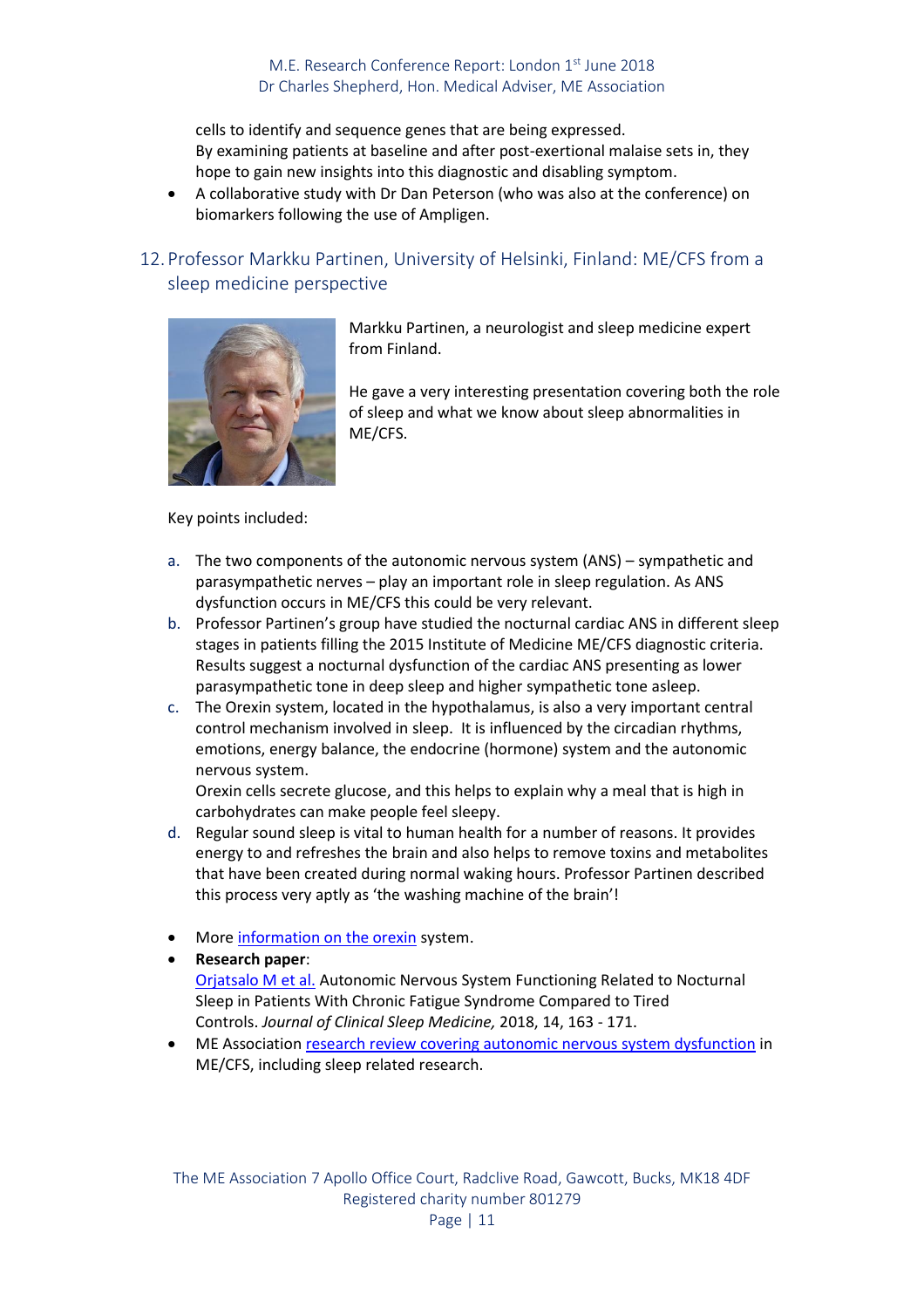<span id="page-11-0"></span>13.Professor James Baraniuk, Professor of Medicine at Georgetown University Medical Centre, Washington DC, USA – Update on NIH funded research



James Baraniuk provided an update on some of the research that he has been doing with a grant from the NIH – in effect it was his report to the NIH!

The study involves:

- exercise testing (sub-maximal to 70% of predicted heart rate),
- neuroimaging (MRI scans) before- and after-exercise, and,
- examining the effect of exercise on both cognitive function and orthostatic intolerance.

It will also consider the lack of evidence for equating ME/CFS with a depressive illness.

His research programme has also been looking at microRNAs and whether they could have a biomarker role.

<span id="page-11-1"></span>As the findings from this research have not yet been published I will not reveal them here.

# 14.Professor Ron Davis, Professor of Biochemistry and Genetics at Stanford School of Medicine, Stanford, CA, USA: Revolutionising biomedical research through technology development

Professor Davis presented an update on all the ME/CFS research taking place at Stanford and as part of the Open Medicine Foundation.

Considerable progress has been made in analysing the data from the severely ill patient study. This has taken some time because the group have only had one bioinformatic scientist analysing the massive amount of data.

There are a considerable number of mutations that are more common in ME/CFS patients than in healthy controls.